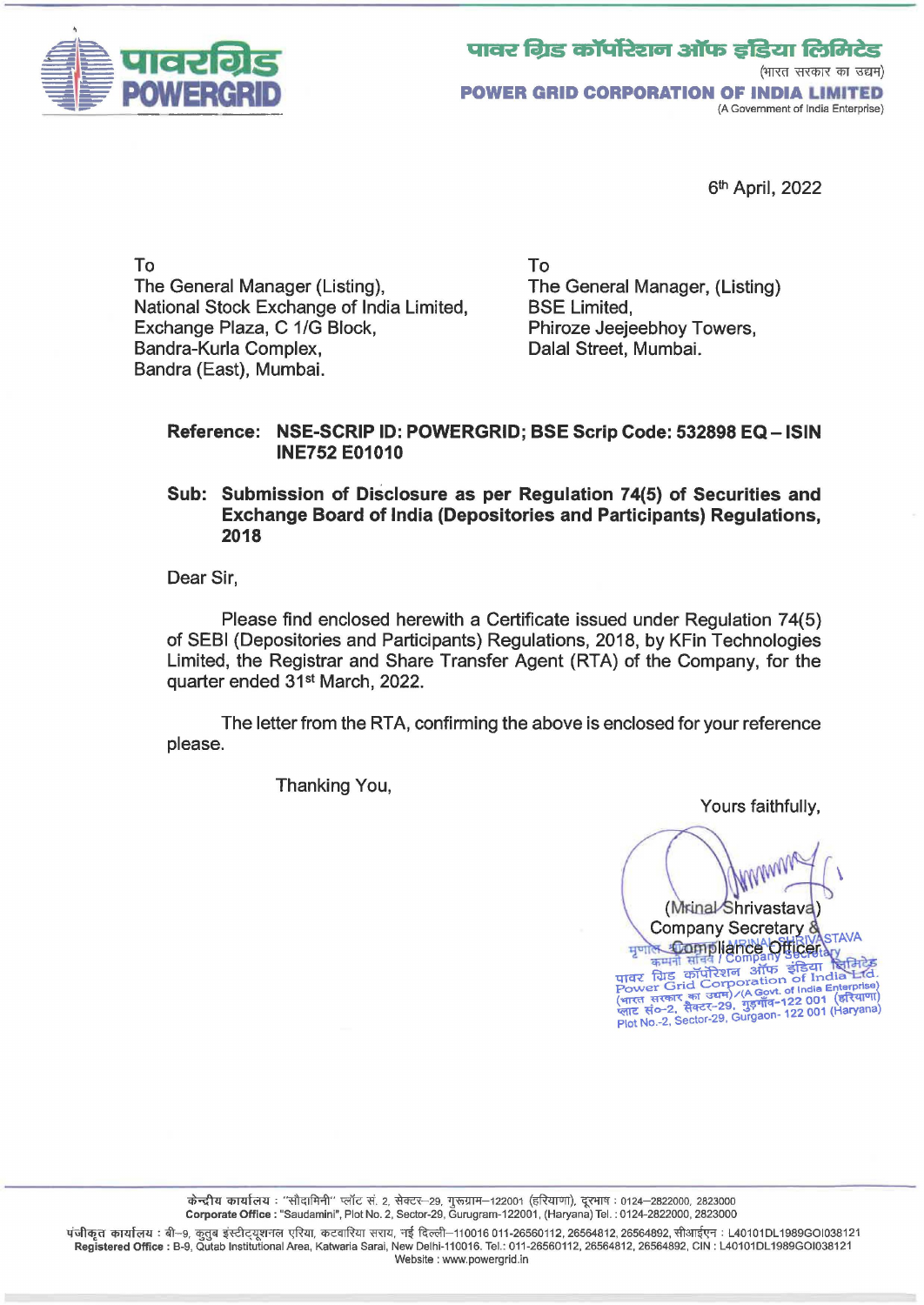

https://www.kfintech.com +91 40 6716 2222, 79611000

KFIN/MRVS/NSDL/74(5) E/1 Date: 05/04/2022

NATIONAL SECURITIES DEPOSITORY LIMITED TRADE WORLD 4TH FLOOR KAMALA MILLS COMPOUND SENAPATI BAPAT MARG LOWER PAREL MUMBAI - 400 013

Dear Sir(s),

Sub: Certificate under Regulation 74(5) for the quarter ended March 31, 2022

We as Registrars, Share Transfer and Depository Services agents of the POWER GRID CORPORATION OF INDIA LIMITED, certify that the details of securities dematerialized/rematerialized during the aforesaid period, as required under Regulation 74(5) of SEBI (Depositories and participants) Regulations 2018 have been furnished to all the Stock Exchanges where the shares of the company are listed.

Thanking you,

Yours faithfully, For KFIN TECHNOLOGIES LIMITED

Authorized Signatory

CC TO:

THE COMPANY SECRETARY Power Grid Corporation of India Limited "Saudamini" Plot No.2, Sector - 29, Gurgaon - 122 001

> (Formerly known as KFIn Technologies Private Limited) KFin Technologies Limited **Q**  Registered & Corporate Office: Selenium, Tower B, Plot No- 31 & 32, Financial District, Nanakramguda, Serilingampally Hyderabad Rangareddi, Telangana - 500032, India

> > CIN: U72400TG2017PLC117649